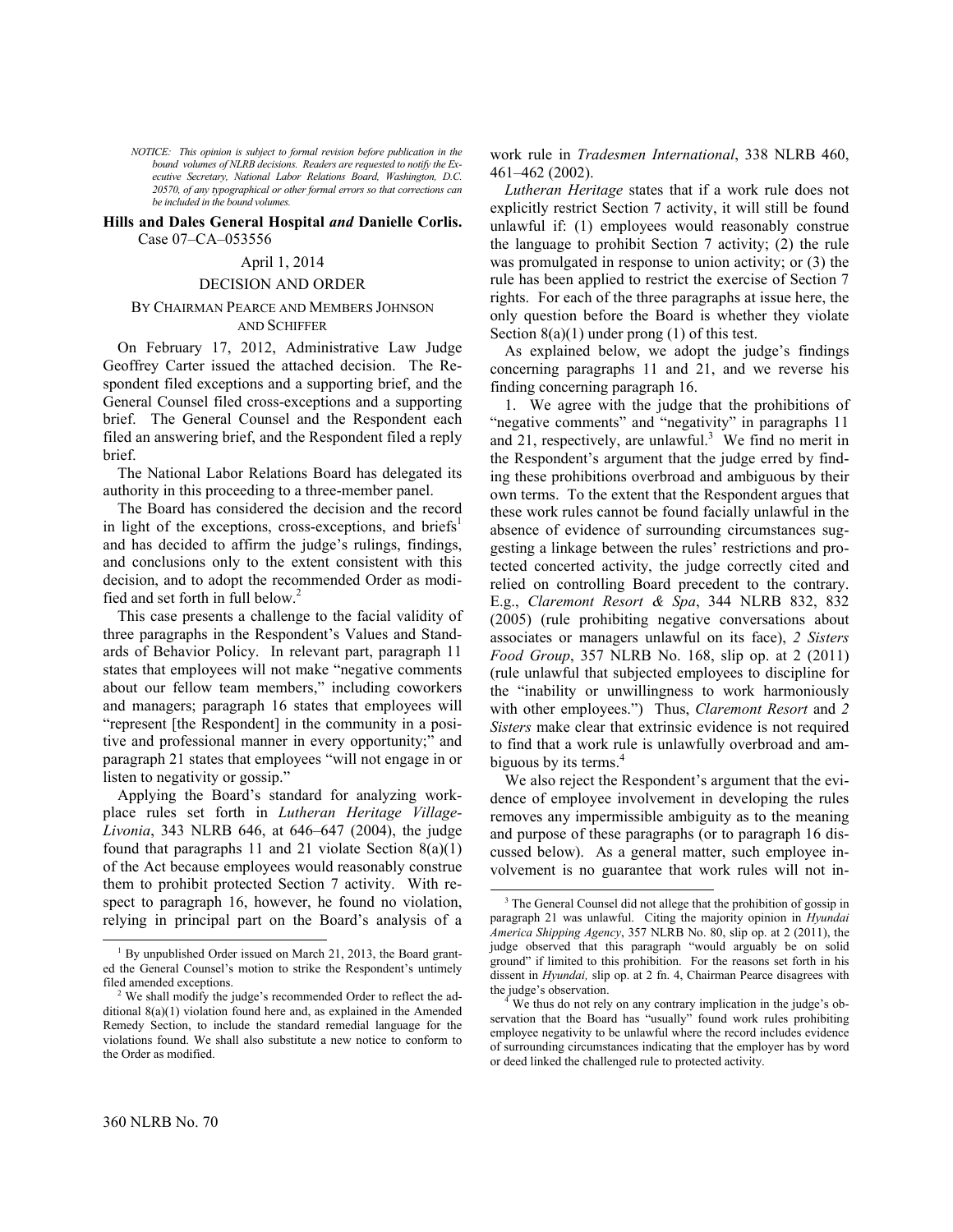-

 $\overline{a}$ 

fringe on Section 7 rights; employees might well endorse an unlawful rule, knowingly or not, but their consent or acquiescence cannot validate the rule. Here, in any case, the record is unclear as to the extent of employee involvement. There is no evidence that any employees who may have been involved in creating the subject work rules were assured or reasonably believed that the final adopted versions would not interfere with the exercise of protected Section 7 rights. Nor would the prior involvement of some employees have determined how other employees reasonably construed the rules, even if they were fully informed of the rules' origins.

2. Contrary to the judge, we find that paragraph 16 also violates Section  $8(a)(1)$ . The requirement that employees "represent [the Respondent] in the community in a positive and professional manner" is just as overbroad and ambiguous as the proscription of "negative comments" and "negativity" in paragraphs 11 and 21. Particularly when considered in context with these other unlawful paragraphs, employees would reasonably view the language in paragraph 16 as proscribing them from engaging in any public activity or making any public statements (i.e., "in the community") that are not perceived as "positive" towards the Respondent on workrelated matters. This would, for example, discourage employees from engaging in protected public protests of unfair labor practices, or from making statements to third parties protesting their terms and conditions of employment—activity that may not be "positive" towards the Respondent but is clearly protected by Section 7. See generally *Claremont Resort & Spa*, supra; *Costco Wholesale Corp.*, 358 NLRB No. 106, slip op. at 2 (2012) (rule stating that any communication posted electronically that damaged the Company, defamed any individual, or damaged any person's reputation could result in discipline, including termination, found unlawful).

We also reject the judge's reliance on *Tradesmen International,* supra, in which a "conflicts of interest" work rule that required employees "to represent the company in a positive and ethical manner" was found lawful. We find the rule in *Tradesmen* distinguishable from paragraph 16. [5](#page-1-0) The context of the provision in *Tradesmen* in contrast to paragraph 16 here—did not include closely related unlawful provisions.<sup>[6](#page-1-1)</sup> Rather, it was part of a rule

addressing a subject, "conflicts of interest," unlikely to suggest to employees that Section 7 activity might be implicated. Reasonably understood in context, the phrase "positive and *ethical* manner" in *Tradesman* would likely be construed quite differently that the phrase "positive and *professional* manner" at issue here. Coupled with the word "ethical" in a rule addressing conflicts of interests, the term "positive" has a significantly narrower scope of meaning than the same term coupled with the word "professional," a broad and flexible concept as applied to employee behavior.

Accordingly, we find that paragraph 16's requirement that employees represent the Respondent "in the community in a positive and professional manner in every opportunity" violates Section 8(a)(1) of the Act as alleged.

## AMENDED REMEDY

The Order requires the Respondent to revise or rescind paragraphs 11, 16, and 21 of the Hospital's Values and Standards of Behavior Policy. This is the standard remedy to assure that employees may engage in protected activity without fear of being subjected to an unlawful rule. See *Guardsmark, LLC,* 344 NLRB 809, 812 (2005), enfd. in relevant part 475 F.3d 369 (D.C. Cir. 2007). As stated there, the Respondent may comply with our order of rescission by reprinting the Values and Standards of Behavior Policy without the unlawful language or, in order to save the expense of reprinting the whole policy, it may supply its employees with handbook inserts stating that the unlawful rules have been rescinded or with lawfully worded rules on adhesive backing that will correct or cover the unlawfully broad rules, until it republishes the policy without the unlawful provisions. Any copies of the policy that include the

<span id="page-1-0"></span><sup>5</sup> Chairman Pearce and Member Schiffer did not participate in *Tradesmen* and express no view as to whether it was correctly decided.

<span id="page-1-1"></span><sup>6</sup> For the reasons stated above, we disagree with our colleague's view that paragraph 16 is analogous to the rule found lawful in *Tradesmen*. Nor are we persuaded to analogize paragraph 16 to the "appropriate business decorum" rule found lawful in *Costco Wholesale Corp.*, 358 NLRB No. 106, slip op. at 1 (2012). That rule appeared in the context of an "Electronic Communications and Technology Policy"

and expressly focused on electronic communications "for business use," thus making clear that the rule concerned how employees communicated with others while carrying out their duties for the employer. By contrast, paragraph 16 broadly applies to employees' activities in the community at large, which clearly could encompass protected activities engaged in on employees' own time.

Member Johnson would adopt the judge's finding that paragraph 16 was lawful, essentially for the reasons stated by the judge. He disagrees that there is a meaningful distinction between a rule requiring "positive and ethical" public behavior and one requiring "positive and professional" behavior. Ethical behavior is behavior that is in accordance with the standards for correct conduct or practice, especially the standards of a profession. The term "professional conduct" refers to conduct appropriate to a profession. Clearly then the two terms may address the same concept. Here, in a hospital setting, the term "professional conduct" was used appropriately. Further, the rule at issue here is more akin to the rule found lawful in *Costco Wholesale Corp.*, supra requiring "appropriate business decorum" in communicating with others, than to the rule found unlawful in the same case and relied on by his colleagues.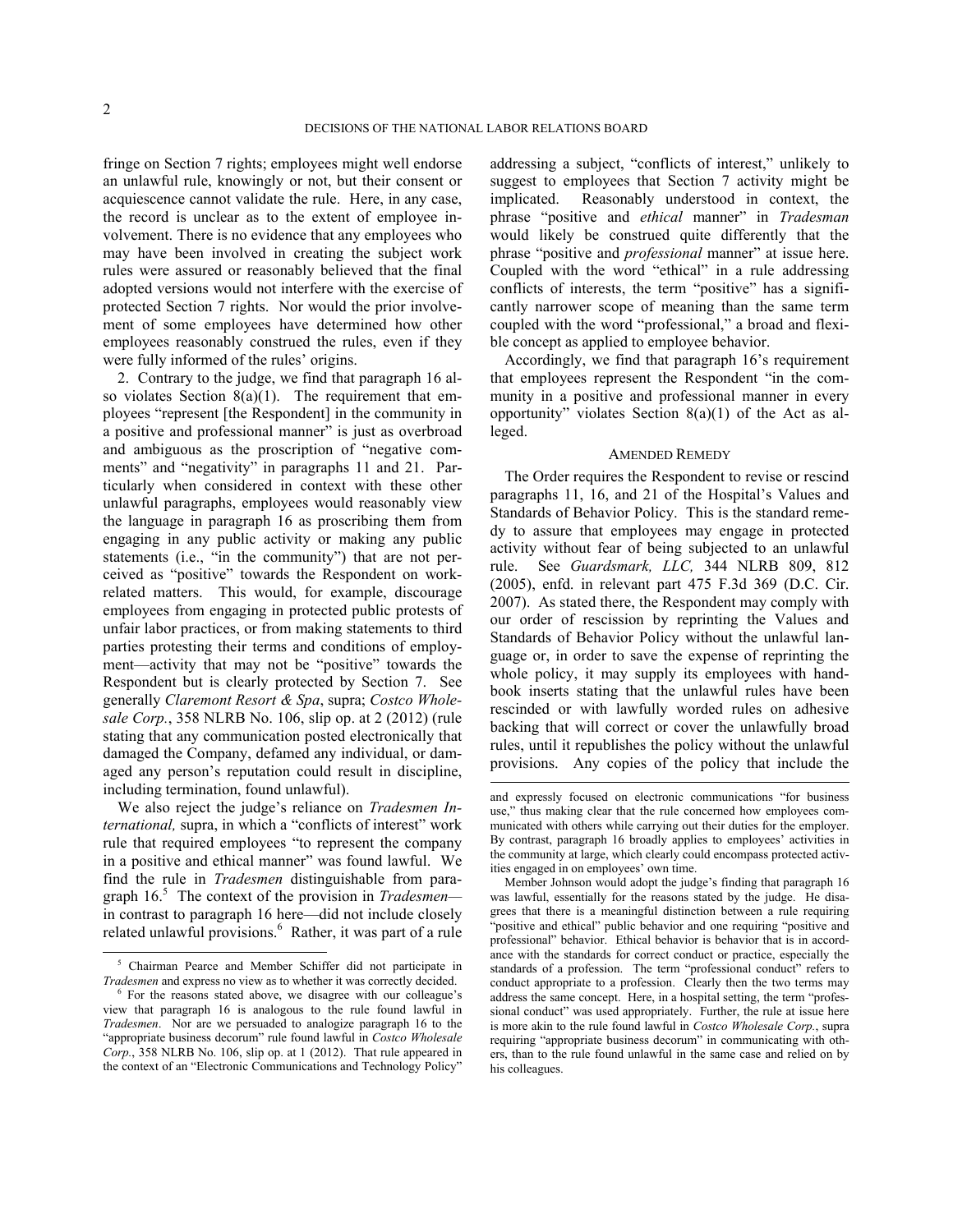unlawful rules must include the inserts before being distributed to employees. Id. at 812 fn. 8. See also *Design Technology Group LLC d/b/a Bettie Page Clothing*, 359 NLRB No. 96, slip op. at 2–3 (2013). We shall modify the judge's recommended Order and substitute a new notice with language more specifically addressing this remedy.

# ORDER

The National Labor Relations Board orders that the Respondent, Hills and Dales General Hospital, Cass City, Michigan, its officers, agents, successors, and assigns, shall

1. Cease and desist from

(a) Maintaining a work rule that prohibits negative comments about fellow team members.

(b) Maintaining a work rule that prohibits employees from engaging in or listening to negativity.

(c) Maintaining a work rule requiring that employees represent the employer in the community in a positive and professional manner in every opportunity.

(d) In any like or related manner interfering with, restraining, coercing and employees in the exercise of the rights guaranteed them by Section 7 of the Act.

2. Take the following affirmative action necessary to effectuate the policies of the Act.

(a) Within 14 days of the Board's Order, revise or rescind the rules stated in paragraphs 11, 16, and 21 of its Values and Standards of Behavior Policy.

(b) Furnish all current employees with inserts for the current Values and Standards of Behavior Policy that (1) advise that the unlawful rules have been rescinded, or (2) provide the language of a lawful rule; or publish and distribute a revised Values and Standards of Behavior Policy that (1) does not contain the unlawful rules, or (2) provides the language of lawful rules.

(c) Within 14 days after service by the Region, post at its facility in Cass City, Michigan, copies of the attached notice marked "Appendix."[7](#page-2-0) Copies of the notice, on forms provided by the Regional Director for Region 7, after being signed by the Respondent's authorized representative, shall be posted by the Respondent and maintained for 60 consecutive days in conspicuous places including all places where notices to employees are customarily posted. In addition to physical posting of paper notices, the notices shall be distributed electronically, such as by email, posting on an intranet or an internet

-

site, and/or other electronic means, if the Respondent customarily communicates with its employees by such means. Reasonable steps shall be taken by the Respondent to ensure that the notices are not altered, defaced, or covered by any other material. In the event that, during the pendency of these proceedings, the Respondent has gone out of business or closed the facility involved in these proceedings, the Respondent shall duplicate and mail, at its own expense, a copy of the notice to all current employees and former employees employed by the Respondent at any time since September 16, 2010 (6 months before the original charge in this proceeding was filed).

(d) Within 21 days after service by the Region, file with the Regional Director a sworn certification of a responsible official on a form provided by the Region attesting to the steps that the Respondent has taken to comply.

Dated, Washington, D.C. April 1, 2014

| Mark Gaston Pearce.    | Chairman |
|------------------------|----------|
| Harry I. Johnson, III, | Member   |
| Nancy Schiffer,        | Member   |

# (SEAL) NATIONAL LABOR RELATIONS BOARD

### APPENDIX

NOTICE TO EMPLOYEES POSTED BY ORDER OF THE NATIONAL LABOR RELATIONS BOARD An Agency of the United States Government

The National Labor Relations Board has found that we violated Federal labor law and has ordered us to post and obey this notice.

# FEDERAL LAW GIVES YOU THE RIGHT TO

Form, join, or assist a union

Choose representatives to bargain with us on your behalf

Act together with other employees for your benefit and protection

Choose not to engage in any of these protected activities.

<span id="page-2-0"></span><sup>&</sup>lt;sup>7</sup> If this Order is enforced by a judgment of a United State court of appeals, the words in the notice reading "Posted by Order of the National Labor Relations Board" shall read "Posted Pursuant to a Judgment of the United States Court of Appeals Enforcing and Order of the National Labor Relations Board."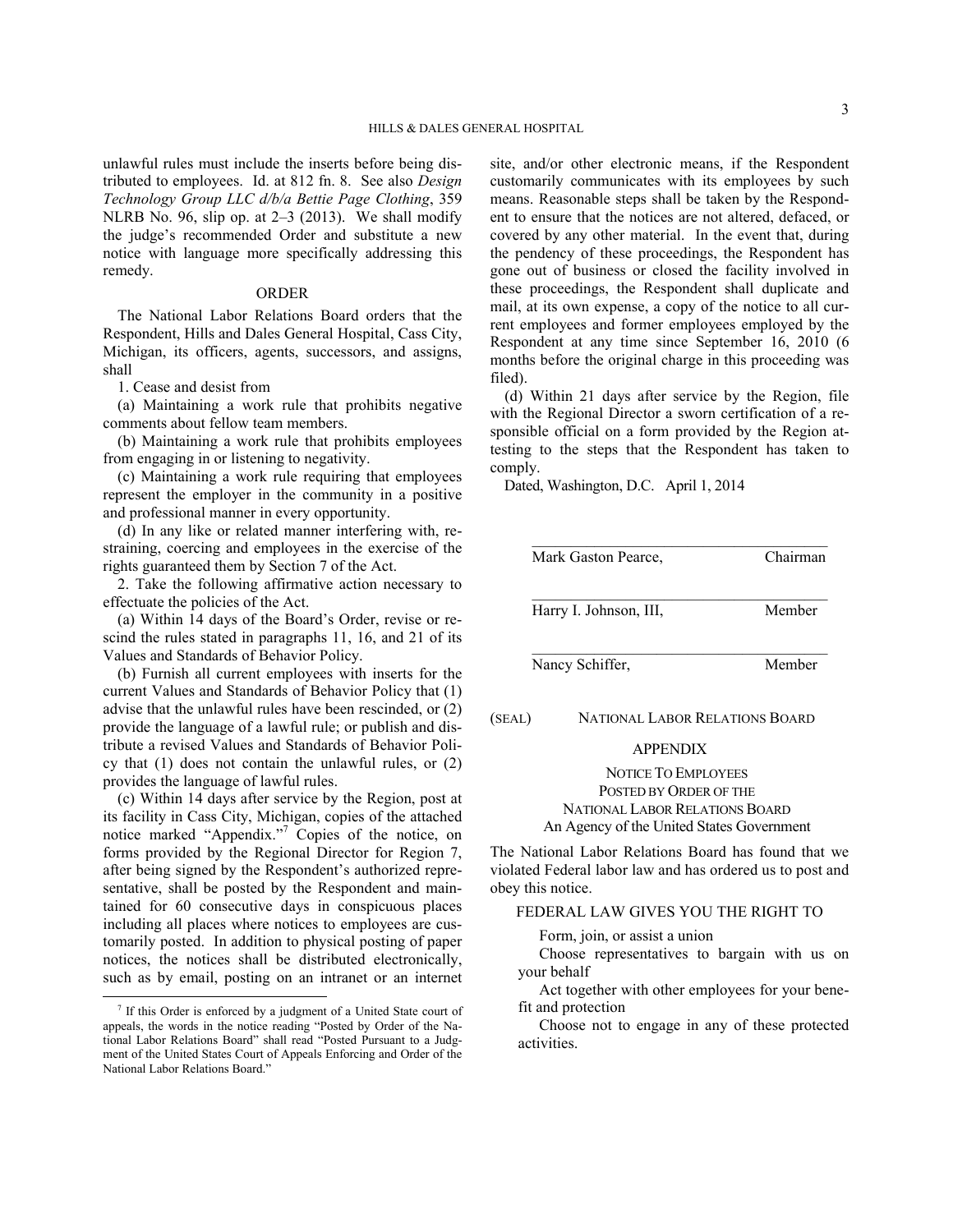$\overline{a}$ 

WE WILL NOT maintain the following rule stated in paragraph 11 of our Values and Standards of Behavior Policy: "We will not make negative comments about our fellow team members and we will take every opportunity to speak well of each other."

WE WILL NOT maintain the following rule stated in paragraph 21 of our Values and Standards of Behavior Policy: "We will not engage in or listen to negativity or gossip. We will recognize that listening without acting to stop it is the same as participating."

WE WILL NOT maintain the following rule stated in paragraph 16 of our Values and Standards of Behavior Policy: "We will represent Hills & Dales in the community in a positive and professional manner in every opportunity."

WE WILL NOT in any like or related manner interfere with, restrain, or coerce you in the exercise of the rights listed above.

WE WILL, within 14 days of the Board's Order, revise or rescind paragraphs 11, 16 and 21 of our Values and Standards of Behavior Policy, and WE WILL advise employees in writing that we have done so and that the unlawful rules will no longer be enforced.

WE WILL furnish you with inserts for the current Values and Standards of Behavior Policy MBEA that (1) advise that the unlawful paragraphs in the rules have been rescinded, or (2) provide the language of lawful rules; or WE WILL publish and distribute a revised Values and Standards of Behavior Policy that (1) does not contain the unlawful paragraphs, or (2) provides the language of lawful rules.

### HILLS AND DALES GENERAL HOSPITAL

*Jennifer Brazeal, Esq.,* for the Acting General Counsel. *Timothy Ryan, Esq.,* for the Respondent.

### DECISION

## STATEMENT OF THE CASE

GEOFFREY CARTER, Administrative Law Judge. This case was tried in Saginaw, Michigan on January 9, 2012. Daniel Corlis filed the original charge in this case on March 16, 2011, and filed an amended charge on April  $14$  $14$ ,  $2011$ .<sup>1</sup> The Acting General Counsel issued the complaint on November 15, 2011.

<span id="page-3-1"></span>The complaint alleges that Hills and Dales General Hospital (the Respondent or the Hospital) violated Section  $8(a)(1)$  of the National Labor Relations Act (the Act) by maintaining a Values and Standards of Behavior policy that includes overbroad provisions that restrict employee rights under Section 7 of the Act. (General Counsel (GC) Exh. 1(e), pars. 6–7)

<span id="page-3-0"></span>-

On the entire record,<sup>[2](#page-3-1)</sup> including my observation of the demeanor of the witnesses, and after considering the briefs filed by the Acting General Counsel and the Respondent, I make the following

### FINDINGS OF FACT

## I. JURISDICTION

The Respondent, a corporation, provides acute hospital care at its facility in Cass City, Michigan, where it annually derives gross revenues in excess of \$250,000, and purchases and receives at its Michigan facilities goods valued in excess of \$5,000 directly from points outside the state of Michigan. The Respondent admits, and I find, that it is an employer engaged in commerce within the meaning of Section 2(2), (6), and (7) of the Act. (GC Exhs. 1(e), pars. 3–4; 1(f), pars. 3–4).

## II. ALLEGED UNFAIR LABOR PRACTICES

### *A. The Hospital's Culture in 2005*

In 2005, the Hospital was struggling with a poor work environment. Among other problems, Hospital departments were not cooperating with each other, and employee relationships were suffering due to "back-biting and back stabbing." As a result, employee satisfaction was low, employees were looking for other job opportunities (outside of the Hospital), and patients were seeking health care in other hospitals. (Transcript (Tr.) 26.)

## *B. The Hospital Develops and Adopts its Values and Standards of Behavior Policy*

In 2006, the Hospital decided to begin working on changing its culture, and to that end began implementing measures that had been used successfully by another hospital that had faced similar problems. (Tr. 26–27, 31.) Among other measures, the Hospital set up employee teams to address issues such as standards and performance, employee recognition, continuous improvement, communication, and service recovery. (Tr. 27, 31.)

As its first project, the Hospital's standards and performance team took on the task of developing a statement of values and standards. (Tr. 31.) Using the values and standards statement of another hospital as a template, the standards and performance team distributed a draft set of standards to all employees for review and comment. After editing the draft standards based on the first round of employee feedback, the standards and performance team circulated two additional drafts to employees before settling on a final Values and Standards of Behavior Policy for the Hospital. (Tr. 32-35; see also Jt. Exh. 5.)

The Hospital's Values and Standards of Behavior policy covers a wide range of topics, including customer service, respect, teamwork, attitude, continuous improvement and fun. (Jt. Exh.

<sup>&</sup>lt;sup>1</sup> All dates are in 2011 unless otherwise indicated.

<sup>2</sup> The Acting General Counsel's motion to strike a seven-page transcript that was inadvertently included in GC Exhibit 1 is hereby denied as moot. (See GC Br. at 1 fn. 2 (noting that the transcript in question is from an immigration proceeding that is unrelated to this case).) The materials that the Acting General Counsel identified were not included in my copy of the trial exhibits, nor were they included in the electronic copy of the trial exhibits that is stored in the electronic files for this case.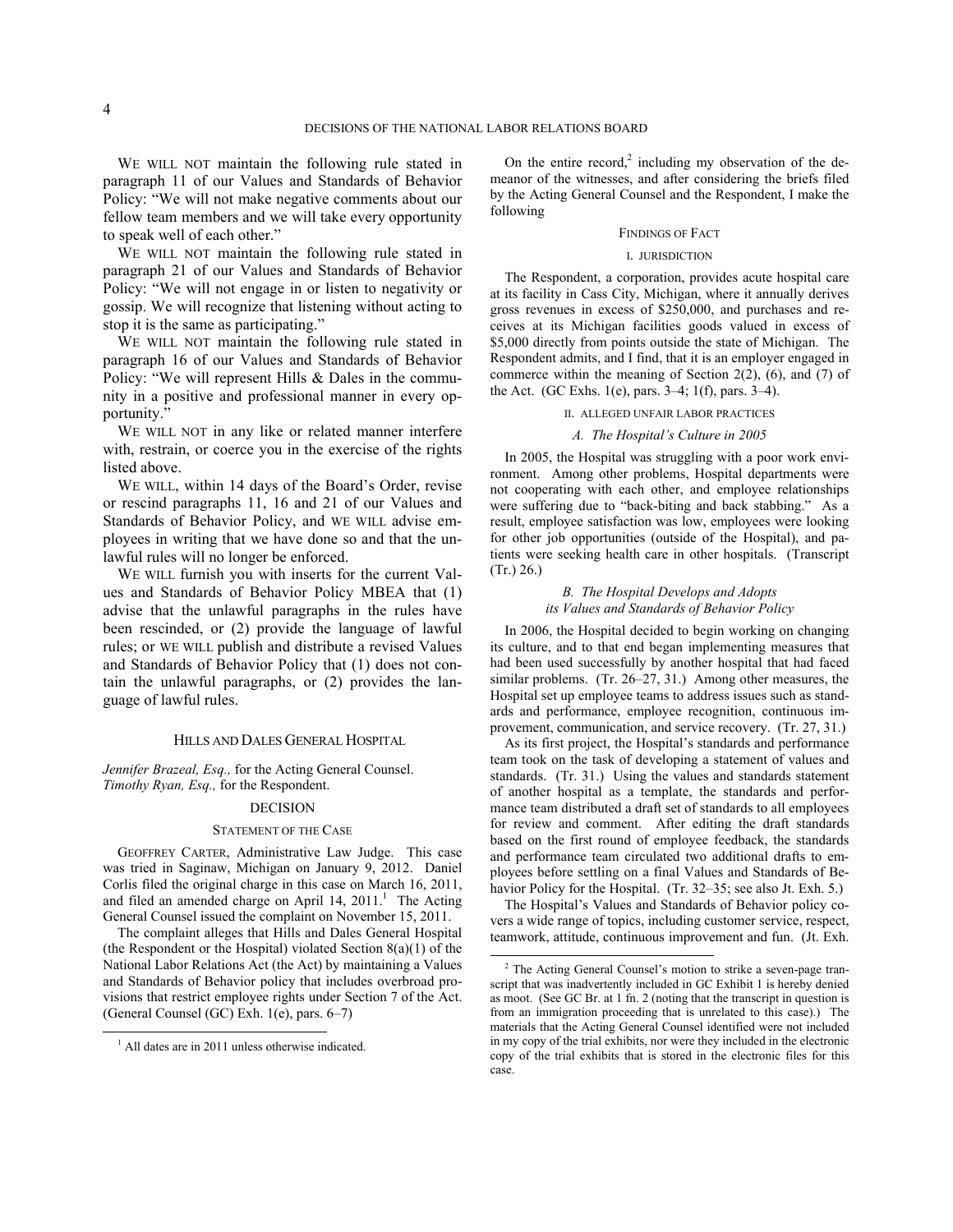4.) In this case, the following paragraphs from the Respondent's Values and Standards of Behavior policy are at issue:

### **Teamwork**

. . . .

11. We will not make negative comments about our fellow team members<sup>[3](#page-4-0)</sup> and we will take every opportunity to speak well of each other.

. . . .

16. We will represent Hills & Dales in the community in a positive and professional manner in every opportunity.

# **Attitude**

. . . .

 $\overline{a}$ 

21. We will not engage in or listen to negativity or gossip. We will recognize that listening without acting to stop it is the same as participating.

(Jt. Exh. 4 at pp.  $2-3$ ; see also GC Exh. 1(e), pars.  $6-7$ .) The Hospital has never given employees specific examples of what conduct would be considered "negative" or "positive and professional." (Tr. 41.)

## *C. How the Hospital Uses its Values and Standards of Behavior Policy*

As a public declaration of its new culture, the Hospital asked employees to sign (on a voluntary basis) poster-sized copies of the Values and Standards of Behavior policy. The Hospital then framed the posters and placed them in the lobby (as well as other locations) to enable patients to see them. (Tr. 35–36.) The Hospital also asked employees to sign individual copies of the policy (which were then placed in the employees' personnel files), and has included the policy in its human resources policy manual. (Tr. 36–37); Jt. Exh. 6 at pp. 6–8 (including a form that employees sign to acknowledge receipt of the human resources policy manual).)

The Hospital has also used the Values and Standards of Behavior policy as a basis for employee discipline. For example, on March 4, 2011, the Hospital cited paragraph 16 of the policy when it issued Danielle Corlis a written warning for posting the following comment on Facebook:

Holy shit rock on [S!]. Way to talk about the douchebags you used to work with. I LOVE IT!!!

(Jt. Exh. 3; see also Tr. 15–16; Jt. Exh. 2 (Corlis was responding to remarks by a former Hospital employee who was discharged for, as the employee described it, "playfully throwing a yogurt cup at [her] boss").)<sup>[4](#page-4-1)</sup>

The Hospital's Values and Standards of Behavior policy remains in effect. (Tr. 17–18, 29.) Since beginning its efforts to change its culture in 2006, the Hospital has noted improvements in employee and patient satisfaction, and the Hospital has improved its ability to attract and retain personnel. (Tr. 28– 29.)

### DISCUSSION AND ANALYSIS

# *A. Credibility Findings*

A credibility determination may rely on a variety of factors, including the context of the witness' testimony, the witness' demeanor, the weight of the respective evidence, established or admitted facts, inherent probabilities and reasonable inferences that may be drawn from the record as a whole. *Double D Construction Group*, 339 NLRB 303, 305 (2003); *Daikichi Sushi*, 335 NLRB 622, 623 (2001) (citing *Shen Automotive Dealership Group*, 321 NLRB 586, 589 (1996)), enfd. 56 Fed. Appx. 516 (D.C. Cir. 2003); see also *Roosevelt Memorial Medical Center*, 348 NLRB 1016, 1022 (2006) (noting that an ALJ may draw an adverse inference from a party's failure to call a witness who may reasonably be assumed to be favorably disposed to a party, and who could reasonably be expected to corroborate its version of events, particularly when the witness is the party's agent). Credibility findings need not be all or nothing propositions—indeed, nothing is more common in all kinds of judicial decisions than to believe some, but not all, of a witness' testimony. *Daikichi Sushi*, 335 NLRB at 622.

In this case, credibility is generally not at issue because all three witnesses provided unrebutted testimony and came across as poised and forthright in their testimony. The Findings of Fact are accordingly based on the testimony of all three witnesses who testified at trial.

# *B. The Validity of Paragraphs 11, 16 and 21 of the Hospital's Values and Standards of Behavior Policy*

## 1. Applicable legal standards

The Acting General Counsel alleges that by maintaining paragraphs 11, 16 and 21 of its Values and Standards of Behavior policy, the Hospital is violating Section  $8(a)(1)$  of the Act because those paragraphs of the policy constitute overbroad restrictions of employee rights protected under Section 7 of the Act. (GC Exh. 1(e), pars. 6–7.)

Under Section 7 of the Act, employees have the right to engage in concerted activities for their mutual aid or protection. Section  $8(a)(1)$  of the Act makes it unlawful for an employer (via statements, conduct, or adverse employment action such as discipline or discharge) to interfere with, restrain, or coerce employees in the exercise of the rights guaranteed in Section 7. See *Brighton Retail, Inc.*, 354 NLRB 441, 447 (2009).

The test for evaluating whether an employer's conduct or statements violate Section  $8(a)(1)$  of the Act is whether the statements or conduct have a reasonable tendency to interfere with, restrain or coerce union or protected activities. *KenMor Electric Co.*, 355 NLRB 1024, 1027 (2010) (noting that the employer's subjective motive for its action is irrelevant); *Yoshi's Japanese Restaurant & Jazz House*, 330 NLRB 1339, 1339 fn. 3 (2000) (same); see also *Park N' Fly, Inc.*, 349 NLRB

<span id="page-4-0"></span><sup>&</sup>lt;sup>3</sup> The term "team member" covers everyone who works at the Hospital, ranging from the CEO to employees in entry level positions. (Tr. 40.)

<span id="page-4-1"></span> $4<sup>4</sup>$  The complaint does not allege that the Hospital violated the Act by terminating the employee based on the yogurt cup incident or by disciplining Corlis based on her Facebook posting. Only the Hospital's maintenance of the work rules stated in paragraphs 11, 16 and 21 of the Hospital's Values and Standards of Behavior policy is at issue. (See GC Exh. 1(e).)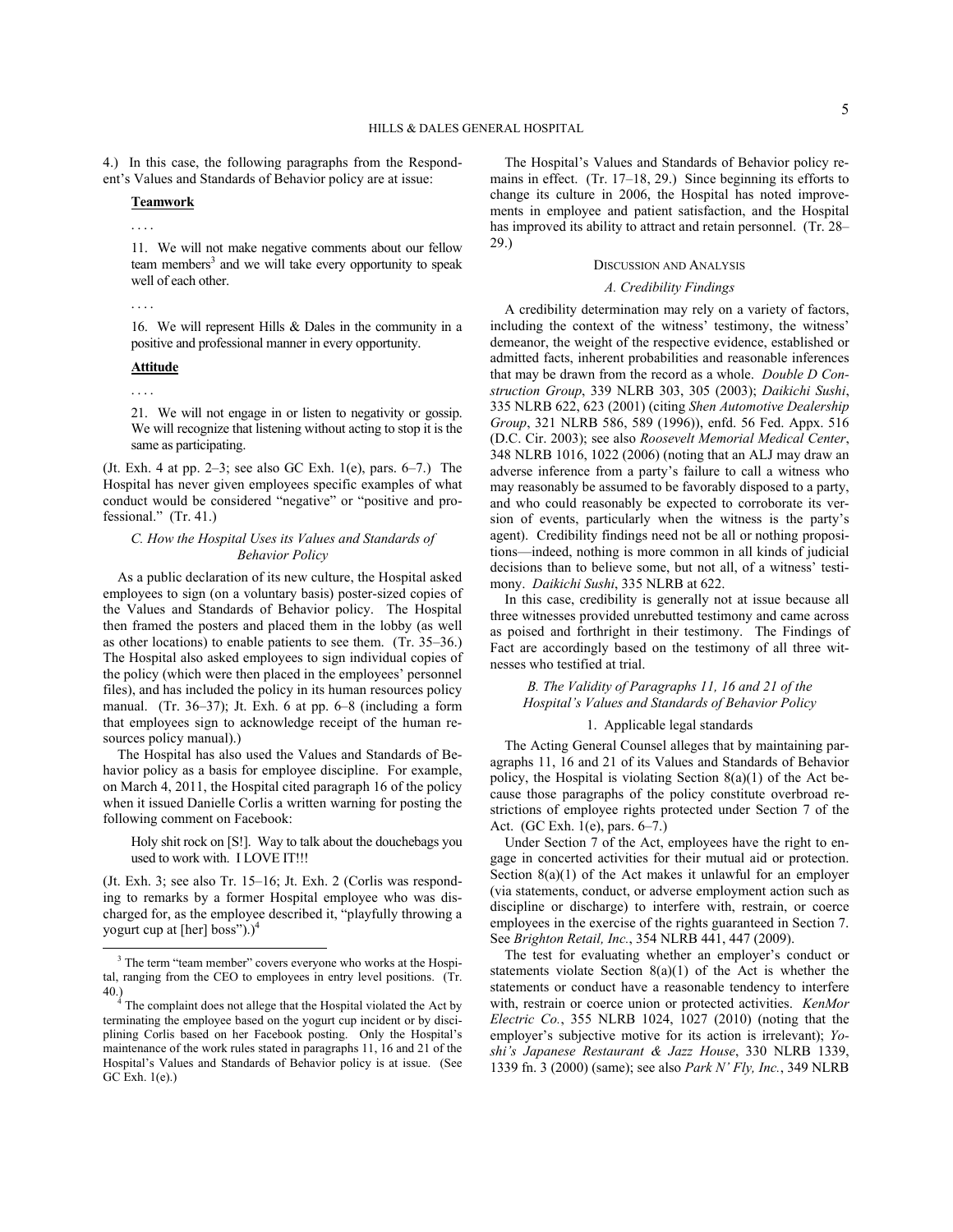$\overline{a}$ 

132, 140 (2007).

The Board has articulated the following standard that specifically applies when it is alleged that an employer's work rule violates Section 8(a)(1):

If the rule explicitly restricts Section 7 activity, it is unlawful. If the rule does not explicitly restrict Section 7 activity, it is nonetheless unlawful if (1) employees would reasonably construe the language of the rule to prohibit Section 7 activity; (2) the rule was promulgated in response to union activity; or (3) the rule has been applied to restrict the exercise of Section 7 rights. In applying these principles, the Board refrains from reading particular phrases in isolation, and it does not presume improper interference with employee rights.

*NLS Group*, 352 NLRB 744, 745 (2008) (citing *Lutheran Heritage Village-Livonia*, 343 NLRB 646, 646–647 (2004)), adopted in 355 NLRB No. 169 (2010), enfd. 645 F.3d 475 (1st Cir. 2011). As with all alleged Section  $8(a)(1)$  violations, the judge's task is to "determine how a reasonable employee would interpret the action or statement of her employer . . . , and such a determination appropriately takes account of the surrounding circumstances." *The Roomstore*, 357 NLRB No. 143, slip op. at 1 fn. 3 (2011).

The Board has issued two decisions that are instructive on how the *Lutheran Heritage Village-Livonia* standard should apply to work rules such as the ones at issue in this case. In *Claremont Resort & Spa*, the Board was presented with a work rule that prohibited "negative conversations" about employees or managers and warned employees that such conversations were in violation of the employer's standards of conduct and could result in disciplinary action. 344 NLRB 832, 832, 836 (2005). Applying the test set forth in *Lutheran Heritage Village-Livonia*, supra, the Board found that the rule was unlawful because its "prohibition of 'negative conversations' about managers would reasonably be construed by employees to bar them from discussing with their coworkers complaints about their managers that affect working conditions, thereby causing employees to refrain from engaging in protected activities." *Claremont Resort & Spa*, 344 NLRB at 832.

<span id="page-5-0"></span>In *Hyundai America Shipping Agency*, the Board was presented with a number of work rules that the Acting General Counsel challenged as unlawful. 357 NLRB No. 80, slip op. at 1 (2011). The Board agreed that the employer violated Section  $8(a)(1)$  of the Act by maintaining work rules that threatened employees with discipline if they disclosed information from their personnel files, or if they complained to their coworkers instead of voicing complaints directly to their supervisor or the human resources office. Id. However, the Board also held that it was lawful for the employer to threaten employees with discipline for "indulging in harmful gossip" and "exhibiting a negative attitude toward or losing interest in your work assignment." Id., slip op. at 2. Regarding the "harmful gossip" rule, the Board held that employees could not reasonably construe the rule as prohibiting Section 7 activity because the rule did not prohibit discussions about managers, and was only directed at gossip, which was commonly defined as chatty talk or rumors or reports of an intimate nature. Id. (distinguishing the work rule at issue in *Claremont,* which referred to any negative

conversations about employees or managers, and thus implicitly extended to protected activity). Similarly, in finding that the rule prohibiting a "negative attitude toward your work assignment" was lawful, the Board explained that the wording of the rule only applied to an employee's attitude toward his or her work assignment and did not expressly prohibit employee conversations, and thus was less likely to be construed as prohibiting protected concerted activities. Id., slip op. at 2–3.

## 2. Analysis

The Acting General Counsel takes issue with paragraphs 11, 16 and 21 of the Hospital's Values and Standards of Behavior Policy because they state work rules that either prohibit "negative comments about our fellow team members" or "negativity or gossip" (pars. 11 and 21) or direct employees to be "positive and professional" (par. 16). In the Acting General Counsel's view, those work rules are overbroad because a reasonable employee would conclude that the rules prohibit protected activity such as employee discussions about the terms and conditions of their employment. (Tr. 9–10; GC Br. at 5) In its defense, the Respondent maintains that the work rules cannot be reasonably interpreted as restricting employee activities that are protected by Section 7 of the Act. (Tr. 11; R. Br. at 5)

In presenting its case, the Acting General Counsel essentially argued that the text of the work rules themselves establishes that the rules are unlawful. There is no evidence that the Hospital made statements or engaged in conduct that affirmatively linked its rules to protected activity,<sup>[5](#page-5-0)</sup> and thus the merits of the Acting General Counsel's challenges to the Hospital's work rules turn solely on the language of the rules themselves.

## *a. Values and Standards of Behavior Policy—paragraph 11*

Paragraph 11 of the Hospital's Values and Standards of Behavior Policy states that "[w]e will not make negative comments about our fellow team members and we will take every opportunity to speak well of each other." The term "team member" includes everyone who works at the Hospital, including managers and employees. (See Findings of Fact (FOF) Section  $II(B)$ .)

I agree with the Acting General Counsel that paragraph 11 of the Hospital's Policy is unlawful because employees would reasonably construe the language of the rule to prohibit Section 7 activity. Although the rule does not explicitly restrict Section 7 activity and the Acting General Counsel did not offer evidence that the Hospital made statements or engaged in conduct that linked the rule to such activity, paragraph 11 implicitly includes protected activities because it prohibits negative comments about managers. Indeed, the Board's decision in *Claremont Resort & Spa* is directly on point, as the Board found that the respondent's rule prohibiting "negative conversations" about managers "would reasonably be construed by em-

<sup>5</sup> Although the Acting General Counsel called Danielle Corlis to testify about the warning that the hospital issued to her on March 4, the Acting General Counsel only presented that testimony to show that the rules remain in effect and can be used to discipline employees. (Tr. 22.) There is no evidence (or argument by the Acting General Counsel) that the remarks that Corlis made on Facebook were protected by the Act.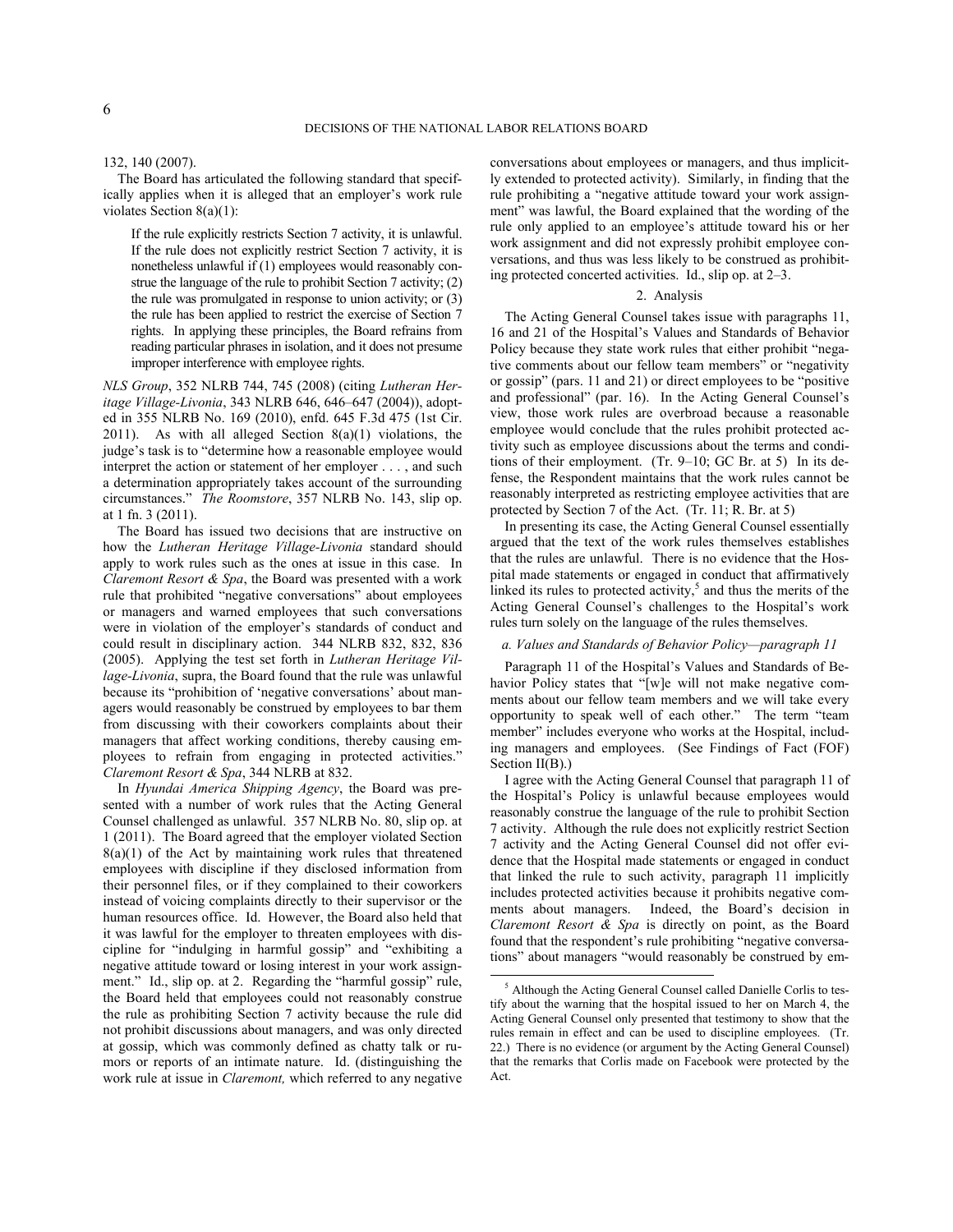ployees to bar them from discussing with their coworkers complaints about their managers that affect working conditions, thereby causing employees to refrain from engaging in protected activities." *Claremont Resort & Spa*, 344 NLRB at 832; see also *Hyundai America Shipping Agency*, 357 NLRB No. 80, slip op. at 2 (explaining that the work rule at issue in *Claremont Resort & Spa* implicitly included protected activity). The Hospital's work rule prohibiting "negative comments" about fellow team members is virtually identical to the work rule that the Board found unlawful in *Claremont Resort & Spa*, and thus by its terms also would reasonably be construed by employees as implicitly prohibiting protected activity.

Accordingly, I find that the Hospital violated Section 8(a)(1) of the Act by maintaining the work rule stated in paragraph 11 of the Hospital's Values and Standards of Behavior Policy.

## *b. Values and Standards of Behavior Policy—paragraph 16*

Paragraph 16 of the Hospital's Values and Standards of Behavior Policy states that "[w]e will represent Hills & Dales in the community in a positive and professional manner in every opportunity." (FOF Section II(B).) The Acting General Counsel asserts that the work rule is unlawful because employees could conceivably violate the rule by engaging in protected activities that the Hospital would not view as "positive." (See Tr. 10.)

The Acting General Counsel's challenge to the rule in paragraph 16 fails, as I do not find that an employee would reasonably interpret the Hospital's directive to represent the Hospital "in the community in a positive and professional manner" as a rule that prohibits Section 7 activities. Paragraph 16 does not explicitly or implicitly prohibit Section 7 activity. To the contrary, the surrounding circumstances indicate that the Hospital adopted the rule for the more narrow (and lawful) purpose of encouraging employees to assist with improving the Hospital's reputation in the community by maintaining a positive and professional attitude when interacting with the community. (FOF, Section  $II(A)$ – $(B)$ ) (noting that the Hospital developed the rule in paragraph 16 in connection with its efforts in 2006 to improve its culture).)

The Board's decision in *Tradesmen International* is applicable here, as in that case, the Board held that a work rule that stated that employees were "expected to represent the company in a positive and ethical manner" did not violate Section 8(a)(1). 338 NLRB 460, 461–462 (2002). The Board declined to read the word "positive" in isolation, and found that employees would not reasonably believe that an expectation that they represent the company in a positive and ethical manner amounted to a work rule that prohibited Section 7 activities, given the context of the employer's efforts to prohibit conflicts of interest and the lack of any actions by the employer that established a link between the rule and protected activities.<sup>[6](#page-6-0)</sup> Id. at 462.

I find similar deficiencies in the Acting General Counsel's challenge to the rule in paragraph 16 that employees represent

 $\overline{a}$ 

the Hospital in the community in a positive and professional manner. Although the Acting General Counsel asserts that the word "positive" is ambiguous, like the Board in *Tradesmen International* I find that the term "positive" cannot be read in isolation. Rather, in the context of the Hospital's efforts to improve its reputation in the community, paragraph 16's call for employees to represent the hospital in a positive and professional manner is a lawful call for employees to maintain a high standard of professionalism with potential (or actual) customers at every opportunity. Since the terms of paragraph 16 are clear and serve a lawful purpose, and since there is no evidence that the Hospital made statements or engaged in conduct that linked paragraph 16 to protected activity, the Acting General Counsel did not meet its burden of proving that the rule is unlawful.

# *c. Values and Standards of Behavior Policy—paragraph 21*

Finally, paragraph 21 of the Hospital's Values and Standards of Behavior Policy states that "[w]e will not engage in or listen to negativity or gossip. We will recognize that listening without acting to stop it is the same as participating." (FOF Section II(B).) The Acting General Counsel maintains that the work rule violates the Act because a reasonable employee would construe the term "negativity" as including protected activity. (Tr. 10.)

Paragraph 21 would arguably be on solid ground if it was limited only to prohibiting gossip. Indeed, in *Hyundai America Shipping Agency*, the Board explained that because gossip is defined as "rumor or report of an intimate nature" or "chatty talk," a work rule prohibiting gossip could not be reasonably construed as prohibiting Section 7 activity. 357 NLRB No. 80, slip op. at 2; see also *Southern Maryland Hospital*, 293 NLRB 1209, 1221–1222 (1989) (explaining that an employer may lawfully maintain a work rule that prohibits "malicious gossip"), enfd. in pertinent part, 916 F.2d 932 (4th Cir. 1990).

What makes paragraph 21 problematic, however, is that it also prohibits employees from engaging in or listening to "negativity." The Board has found work rules that prohibit negativity to violate Section 8(a)(1) on multiple occasions, usually in cases where the record has included evidence that the employer made statements or engaged in conduct that linked the negativity rule to protected activity. See, e.g., *The Roomstore*, 357 NLRB No. 143, slip op. at 1 fn. 3 (finding that an employer's work rule prohibiting "any type of negative energy or attitudes" was unlawful because the evidentiary record showed that the employer made statements that linked the rule to protected activity); *Salon/Spa at Boro, Inc.*, 356 NLRB No. 69, slip op. at 14–15 (2010) (employer's negativity policy was unlawful because the evidentiary record showed that the policy proscribed protected activity in the form of complaints about management's conduct and other working conditions). That line of cases does not help the Acting General Counsel's cause here, because the Acting General Counsel did not present any evidence that the Hospital made remarks that linked paragraph 21 to protected activity, and the surrounding circumstances show that the Hospital adopted paragraph 21 to address a work environment that by all accounts was marred with a history of back biting and back stabbing.

However, the Board has also found fault with work rules that

<span id="page-6-0"></span><sup>&</sup>lt;sup>6</sup> The Acting General Counsel argued that I should adopt the reasoning set forth in the dissent in *Tradesmen International* (see GC Br. at 6 fn. 3), but I am bound to follow the majority opinion in that decision.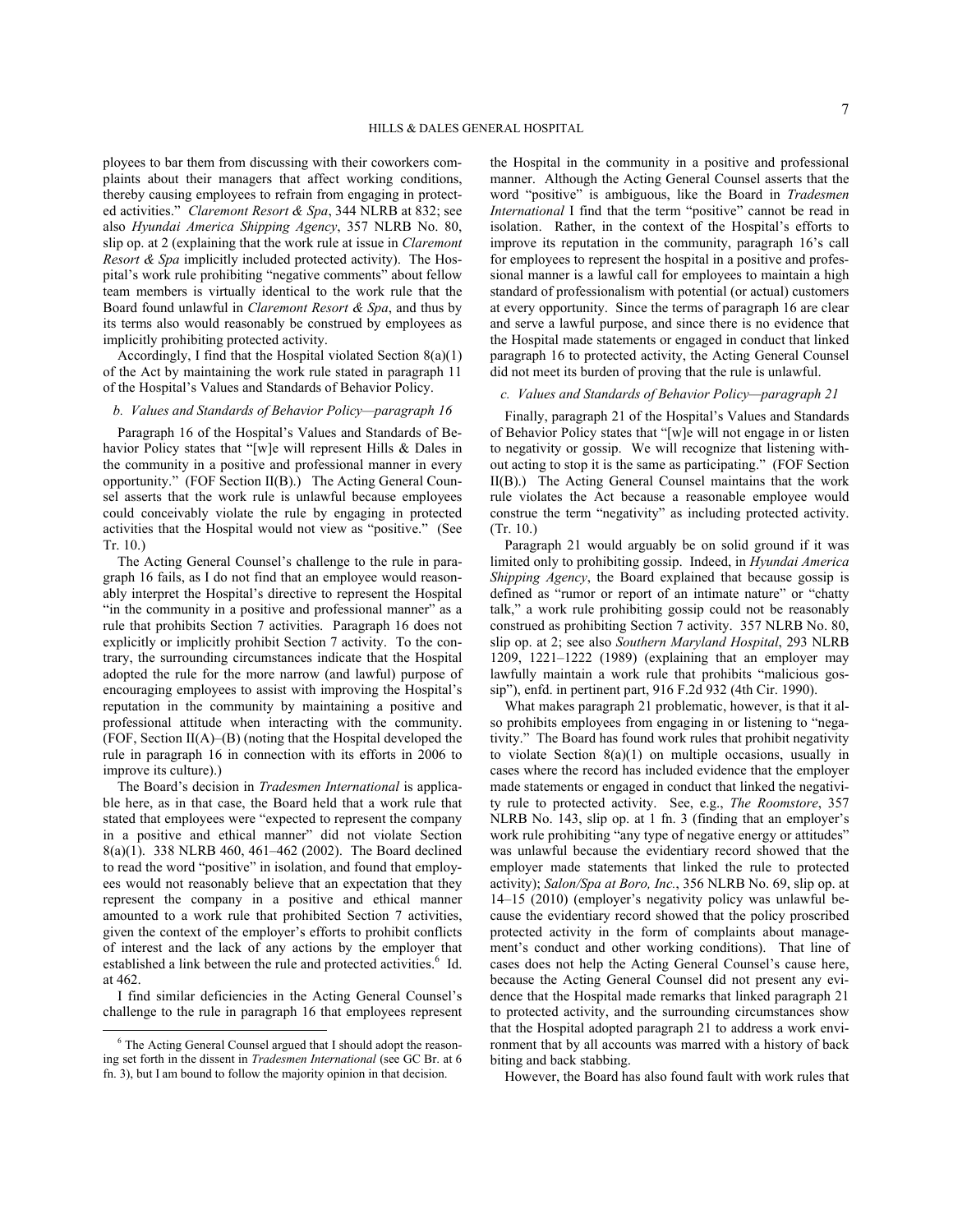are overbroad and ambiguous by their terms. For example, in *2 Sisters Food Group*, the Board found that it was unlawful for an employer to maintain a work rule that subjected employees to discipline for an "inability or unwillingness to work harmoniously with other employees," because the rule was patently ambiguous and so imprecise that employees would reasonably construe the rule as prohibiting discussions and disagreements between employees that related to protected Section 7 activities. 357 NLRB No. 168, slip op. at 2 (2011); see also *Hyundai America Shipping Agency*, 357 NLRB No. 80, slip op. at 2 (explaining that the Board found that the work rule at issue in *Claremont Resort and Spa*, 344 NLRB 832 violated the Act because the rule prohibited negative employee conversations generally). It is here that the Acting General Counsel's challenge to paragraph 21 gains traction, because like the work rule that the Board found unlawful in *2 Sisters Group*, the Hospital's prohibition of "negativity" is so patently ambiguous, imprecise and overbroad that a reasonable employee would construe it as prohibiting protected discussions about working conditions and the terms and conditions of employment. I therefore find that the Hospital violated Section 8(a)(1) of the Act by maintaining the work rule stated in paragraph 21 of the Hospital's Values and Standards of Behavior Policy.

# CONCLUSIONS OF LAW

1. By maintaining a work rule (par. 11 of its Values and Standards of Behavior Policy) that proscribes making "negative comments about our fellow team members," the Respondent interfered with, restrained and coerced employees in the exercise of rights guaranteed in Section 7 of the Act, and thus violated Section 8(a)(1) of the Act.

2. By maintaining a work rule (par. 21 of its Values and Standards of Behavior Policy) that proscribes engaging in or listening to negativity, the Respondent interfered with, restrained and coerced employees in the exercise of rights guaranteed in Section 7 of the Act, and thus violated Section  $8(a)(1)$ of the Act.

3. By committing the unfair labor practices stated in Conclusions of Law 1–2 above, the Respondent has engaged in unfair labor practices affecting commerce within the meaning of Section  $8(a)(1)$  and Section 2(6) and (7) of the Act.

4. I recommend dismissing the allegation in the complaint that asserts that the Respondent violated the Act by maintaining the work rule stated in paragraph 16 of the Respondent's Values and Standards of Behavior Policy.

### **REMEDY**

<span id="page-7-1"></span><span id="page-7-0"></span>Having found that the Respondent has engaged in certain unfair labor practices, I shall order it to cease and desist therefrom and to take certain affirmative action designed to effectuate the policies of the Act. Specifically, having found that the Respondent violated Section  $8(a)(1)$  of the Act by maintaining a work rule that prohibits negative comments about fellow team members (defined as including employees and managers), and by maintaining a work rule that prohibits engaging in or listening to negativity, I shall recommend that the Respondent be ordered to revise or rescind those rules (paragraphs 11 and 21 of the Values and Standards of Behavior Policy).

On these findings of fact and conclusions of law and on the entire record, I issue the following recommended<sup>[7](#page-7-0)</sup>

#### ORDER

The Respondent, Hills and Dales General Hospital, Cass City, Michigan, its officers, agents, successors, and assigns, shall

1. Cease and desist from

(a) Maintaining a work rule that prohibits negative comments about fellow team members.

(b) Maintaining a work rule that prohibits employees from engaging in or listening to negativity.

(c) In any like or related manner interfering with, restraining, or coercing employees in the exercise of the rights guaranteed them by Section 7 of the Act.

2. Take the following affirmative action necessary to effectuate the policies of the Act.

(a) Within 14 days of the Board's order, revise or rescind the rules stated in paragraphs 11 and 21 of the Hospital's Values and Standards of Behavior Policy.

(b) Within 14 days after service by the Region, post at its facility in Cass City, Michigan, copies of the attached notice marked "Appendix."[8](#page-7-1) Copies of the notice, on forms provided by the Regional Director for Region 7, after being signed by the Respondent's authorized representative, shall be posted by the Respondent and maintained for 60 consecutive days in conspicuous places including all places where notices to employees are customarily posted. In addition to physical posting of paper notices, the notices shall be distributed electronically, such as by email, posting on an intranet or an internet site, and/or other electronic means, if the Respondent customarily communicates with its employees by such means. Reasonable steps shall be taken by the Respondent to ensure that the notices are not altered, defaced, or covered by any other material. In the event that, during the pendency of these proceedings, the Respondent has gone out of business or closed the facility involved in these proceedings, the Respondent shall duplicate and mail, at its own expense, a copy of the notice to all current employees and former employees employed by the Respondent at any time since September 16, 2010 (6 months before the original charge in this proceeding was filed).

(c) Within 21 days after service by the Region, file with the Regional Director a sworn certification of a responsible official on a form provided by the Region attesting to the steps that the Respondent has taken to comply.

IT IS FURTHER ORDERED that the complaint is dismissed insofar as it alleges violations of the Act not specifically found.

Dated, Washington, D.C. February 17, 2012

 $\overline{a}$ 

<sup>7</sup> If no exceptions are filed as provided by Sec. 102.46 of the Board's Rules and Regulations, the findings, conclusions, and recommended Order shall, as provided in Sec. 102.48 of the Rules, be adopted by the Board and all objections to them shall be deemed waived for all purposes.

<sup>&</sup>lt;sup>8</sup> If this Order is enforced by a judgment of a United States court of appeals, the words in the notice reading "Posted by Order of the National Labor Relations Board" shall read "Posted Pursuant to a Judgment of the United States Court of Appeals Enforcing an Order of the National Labor Relations Board."